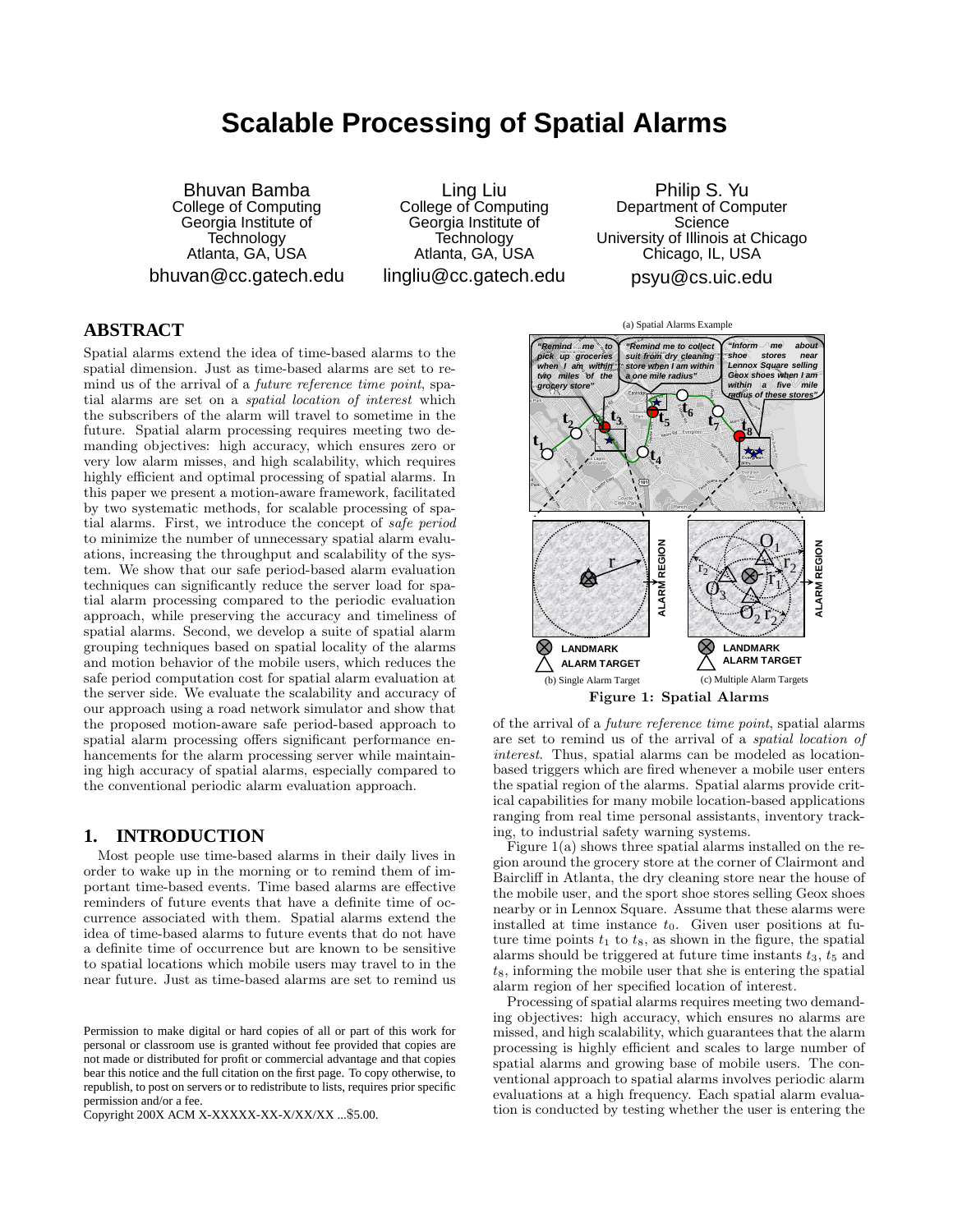spatial region of the alarm. High frequency is essential to ensure that none of the alarms are missed. Though periodic evaluation is simple, it can be extremely inefficient due to frequent evaluations of alarms and the high rate of irrelevant evaluations. This is especially true when the mobile user is traveling in a location that is distant from the spatial areas of all her location triggers, or when all her spatial alarms are set on spatial regions that are far apart from one another.

In addition, spatial alarms can be processed using serverbased infrastructure or client-based architecture. Although the client component of the server-based approach to spatial alarm processing shares several capabilities with a client based approach, such as the map and text based installation of spatial alarms and notification of the triggered alarms, there are some key differences in terms of processing capabilities and optimization objectives between these two alternative architectures. A server-based approach must allow optimizations for processing spatial alarms installed by multiple mobile clients, whereas a client-based approach focuses more on energy-efficient solutions for evaluating a set of spatial alarms installed on a single client.

In this paper, we describe a server-based approach to scalable processing of spatial alarms, aiming at optimizing the conventional approach of periodic alarm processing by advocating a motion-aware safe period-based alarm evaluation framework. Concretely, we formalize the concept of spatial alarms and the problem of spatial alarm processing. We introduce the concept of safe period to minimize the number of unnecessary spatial alarm evaluations, increasing the throughput and scalability of the system. We show that our safe period-based alarm evaluation techniques can significantly reduce the server load for spatial alarm processing compared to the periodic evaluation approach, while preserving the accuracy and timeliness of spatial alarms. Furthermore, we develop a suite of spatial alarm grouping techniques based on spatial locality of the alarms and motion behavior of the mobile users, aiming at optimizing safe period computation at the server. We evaluate the scalability and accuracy of our approach using a road network simulator and show that our proposed framework for spatial alarm processing offers significant performance enhancements for the alarm processing server while maintaining high accuracy of spatial alarms, especially compared to the conventional periodic alarm evaluation approach.

# **2. SYSTEM OVERVIEW**

In this section, we first define the concept of spatial alarms and formalize the problem of spatial alarm processing. Then we provide a discussion on different types of spatial alarms and give a brief overview of our server-based system architecture. In addition, we describe two alternative ways of processing spatial alarms discussing pros and cons of each, introduce the concept of safe period and discuss its benefits for alarm evaluation.

# **2.1 Spatial Alarms**

A mobile user can define and install many spatial alarms. A spatial alarm is typically defined and installed by a mobile user and shared by many other users. We refer to the mobile users who define and install the spatial alarms as the publishers or owners of the alarms. The owner of an alarm may specify a list of potential mobile users with whom the alarm may be shared. The system will verify the interest of listed mobile users authorized to access the alarm and only those users who respond positively are subscribed to the alarm.

A spatial alarm is a location trigger with the following six

basic components: Landmark, Alarm Target, Alarm Region, Alarm Triggering Condition, Alarm Notification and Alarm Stop Condition.

Landmark (L): A landmark refers to a particular location reference which can be either a popular point of interest, such as the Eiffel Tower in Paris, or an area of interest such as a university campus. The concept of a landmark is central to the definition of a spatial alarm as the alarm target objects, defined below, are in the vicinity of a landmark.

Alarm Target (T): Alarm targets are objects of interest which the subscribers of the alarm will travel to at a future time point. Typically, alarm target objects may be associated with some filters specifying the matching conditions on the alarm targets. A spatial alarm may have a single target object or multiple target objects.

Alarm Region (R): Alarm region is defined as the area around the alarm targets  $T$  upon entering which the user requires the associated spatial alarm to be triggered. The spatial alarm region may be specified by an area of radius r around T or any other spatial region of regular or irregular shape. The minimum bounding rectangle  $R$  is used to approximate all alarm regions for processing convenience; R is denoted using the bottom-left and top-right corner points:  $(x_{bl}, y_{bl})$  and  $(x_{tr}, y_{tr})$  respectively.

Consider the third spatial alarm example in Figure 1(a). Lennox Square is the landmark of the alarm, the sport shoe stores that sell Geox shoes are the alarm targets, and area within a five mile radius to each shoe store of interest near Lennox Square is the alarm region. Figures  $1(c)$  illustrates this example scenario, in which  $r_1$  is used to measure the concept of nearby Lennox Square and  $r_2=5$  miles, the distance to the shoe stores. Some alarms may have a single target object which may be the same as the landmark for this alarm; the first alarm on grocery store in Figure 1(b) is an example of such an alarm.

Location Trigger: Each alarm has an associated location trigger, which defines the spatial condition to be monitored to determine if and when an alarm should be triggered. Location triggers can be implicit in the spatial alarm specification or be specified explicitly by the user.

For example, all three example alarms in Figure 1(a) have implicit location triggers set on the encounter point where the mobile user enters the alarm monitoring region. The system will set a default Euclidean distance condition between the mobile subscriber of an alarm and the alarm region, namely  $distance(S_i, R) = 0$ , for location trigger of alarm.

Alarm Stop Condition: Alarm stop condition can be specified by a future time point or a future time interval. We use the alarm stop condition to define the time interval during which the alarm is alive, denoted as  $[t_s, t_e]$ , where  $t_s$ is the starting point of the alarm and  $t_e$  is the termination point of the alarm. Each spatial alarm needs to define an alarm termination condition to allow the system to correctly remove the alarms.

Alarm Notification: Alarm notification messages are sent to subscribers of the alarm upon alarm activation. Each notification consists of notification recipients, notification actions and notification methods. Notification actions may be simple, such as displaying the notification message on user device, or more complex, such as opening a grocery shopping list on the user device along with the notification. Notification methods can be real-time and interactive when the mobile client is active, or deferred when the mobile client is in sleep mode.

Based on these concepts we formally define the spatial alarm evaluation problem below.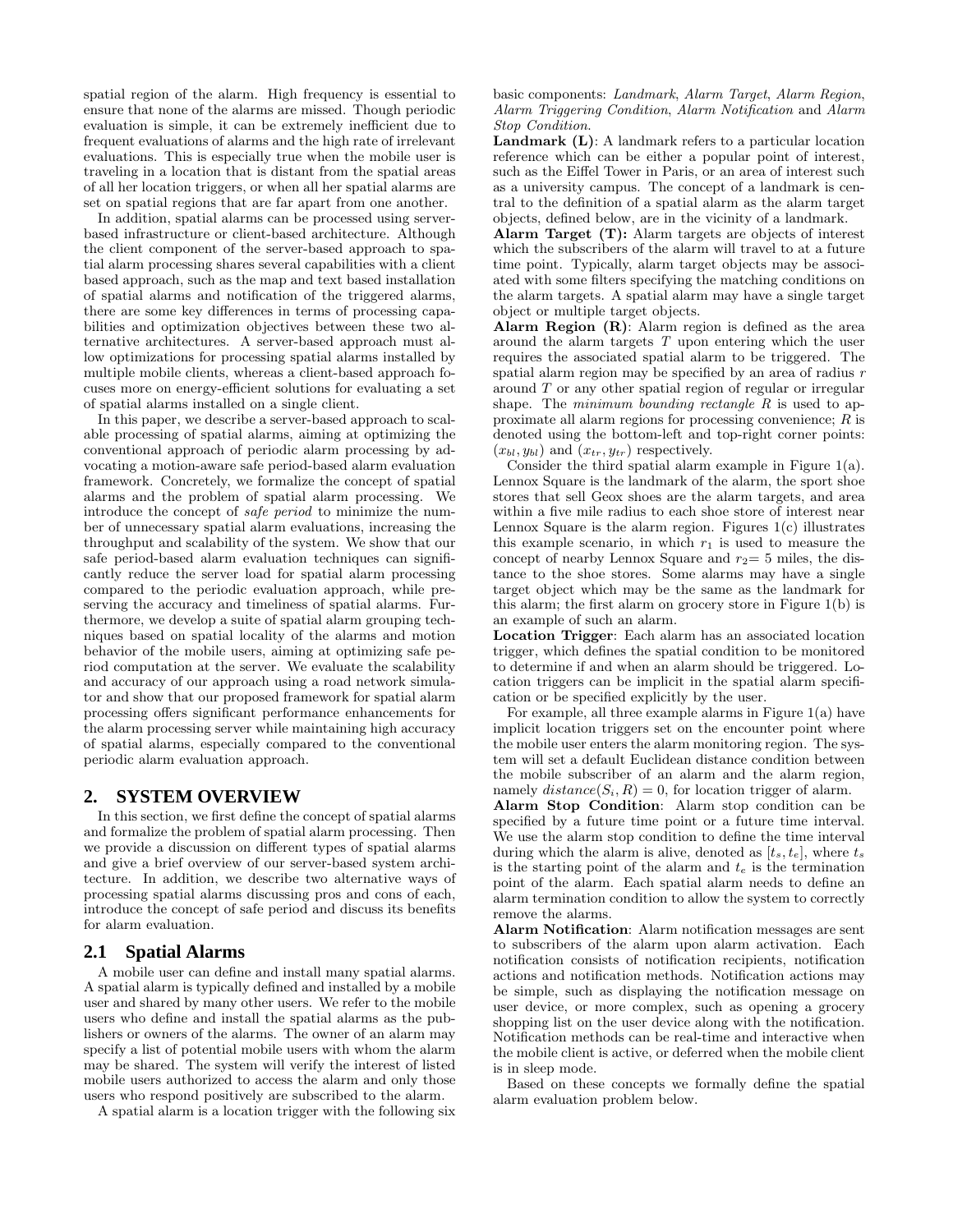Formal Problem Definition: For any spatial alarm A, given a landmark L at location  $(x_l, y_l)$ , alarm targets T around L, alarm region R covering an area of radius  $r$  around the locations of  $T$  and a set of interested subscribers  $S = \{S_1, S_2, ..., S_n\}$ , each spatial alarm evaluation determines the subset of subscribers:  $\{S_{i_1}, S_{i_2}, \ldots, S_{i_k}\} \in S$ , which enter the alarm region R at any instant of time  $t \epsilon$  $[t_s, t_e]$ , where  $[t_s, t_e]$  indicates the duration of time for which the spatial alarm A is active.

## **2.2 Spatial Alarm Categorization**

We categorize spatial alarms based on two criteria: publishsubscribe scope of the alarms and motion characteristics of alarm targets and alarm subscribers.

#### Categorization by Publish-Subscribe Scope:

We classify spatial alarms into three categories - *private*, shared and public alarms - based on the publish-subscribe scope of the alarms. Private alarms are installed and subscribed to exclusively by the alarm owner. Shared alarms are installed by the alarm owner with a list of  $k (k > 1)$ authorized subscribers and the alarm owner is typically one of the subscribers. Mobile users may subscribe to public alarms by topic categories or keywords, such as "traffic information on highway 85North", "Zagat survey top ranked local restaurants", to name a few. Without loss of generality, rest of the paper assumes that public alarms are subscribed to by all users. Alarms indicating hazardous road situations or heavy road congestion are examples of alarms that fall under this category.

#### Categorization by Motion Characteristics:

Spatial alarms may also be categorized based on the motion characteristics of alarm targets and alarm subscribers. We illustrate our system design in terms of three classes of spatial alarms by motion characterization. The first class is the Mobile Subscribers Static Targets (MSST) alarms, where alarm targets are typically set on still objects such as restaurants, hospitals, churches, office buildings, and so forth. The second class is referred to as the Static Subscribers Mobile Targets (SSMT) alarms, where alarm targets are moving but the position of mobile subscribers remains unchanged during the alarm validity period. A typical example of such alarms is "tell me when the bus is within 2 miles of the bus stop near my office". The third class, where both alarm subscribers and alarm targets are moving, is called the Mobile Subscribers Mobile Targets (MSMT) alarms. A typical example of such alarms is "inform me when my jogging buddies Amy and Josh are within a mile of my current location".

#### **2.3 System Architecture**

We assume that mobile users update their positions continually through either periodic location updates or dead reckoning or other location estimation techniques based upon known speed, elapsed time and course of movement. The proposed spatial alarm processing system architecture is shown in Figure 2, and it consists of three main components: alarm installation or removal, alarm evaluation and optimization and alarm notification and delivery.

The alarm installation or removal component accomplishes three main tasks: the installation of a spatial alarm from an authorized user, the specification of publish-subscribe scope of the alarm, such as the authorized subscriber list, and the authorized removal of existing alarms. Only the alarm owner is authorized to delete the active alarms she has installed.

Upon the firing of a spatial alarm, the alarm notification and delivery component performs two major tasks.



Figure 2: Spatial Alarm Processor Architecture

First, it informs the subscriber(s) who trigger(s) the alarm about the activated alarm by performing the set of actions associated with the alarm. Second, it checks if the alarm is one-time alarm or a continuous alarm with a specified duration. It removes the alarm from the active alarm queue if it is a one-time alarm. Otherwise, it triggers the alarm evaluation component to determine the alarm check period for periodic approach or to compute the safe period for our approach. Alarm notification methods may vary with different types of mobile devices depending on the latency constraint and the available means of delivery (voice message, text message, etc.).

The spatial alarm evaluation component works in three phases. First, it accepts spatial alarms as input and indexes them using the underlying spatial indexing structures during the alarm preprocessing phase. Next, the optimization phase applies alarm optimization techniques to produce a near-optimal alarm processing schedule. For example, safe period computation and alarm grouping are performed in the optimization phase. In the third phase, the actual alarm evaluation takes place. We call this phase run-time alarm execution. In this paper we focus on the design of optimization techniques for spatial alarm evaluation.

#### **2.4 Spatial Alarm Processing**

We dedicate this section to discuss the weaknesses of existing spatial query processing techniques when applied to spatial alarm processing. Then we describe the advantage of our motion-aware safe period based alarm evaluation approach. We use a concrete example to facilitate the discussions. Figure 3(a) displays the map for Chamblee region of Georgia and an example alarm installed by a mobile user at time instant  $t_0$  with the alarm region of radius r around the alarm target.

Figures 3(b) and 3(c) display the road network for the same region shown in Figure 3(a), extracted from the USGS  $[6]$ database, which we use for experimental evaluation. As shown in Figure  $3(c)$ , we consider a series of user positions collected from  $t_1$  to  $t_{12}$ , each time instant reflects the subscriber's position at an interval of one minute. We first discuss how to process the installed alarm using existing spatial continuous query framework and show why spatial query processing techniques are inefficient when directly applied for processing spatial alarms.

The spatial continuous query approach would process the spatial alarm by transforming the alarm into a *user-centric* continuous spatial query. Given the alarm region of radius  $r$ around the alarm target and the mobile user's current location marked by  $t_0$ , the transformed spatial query is defined by the query range  $r$  with the mobile alarm subscriber as the focal object of the query. The evaluation of this spatial query proceeds at time instant  $t_1$  and the query processor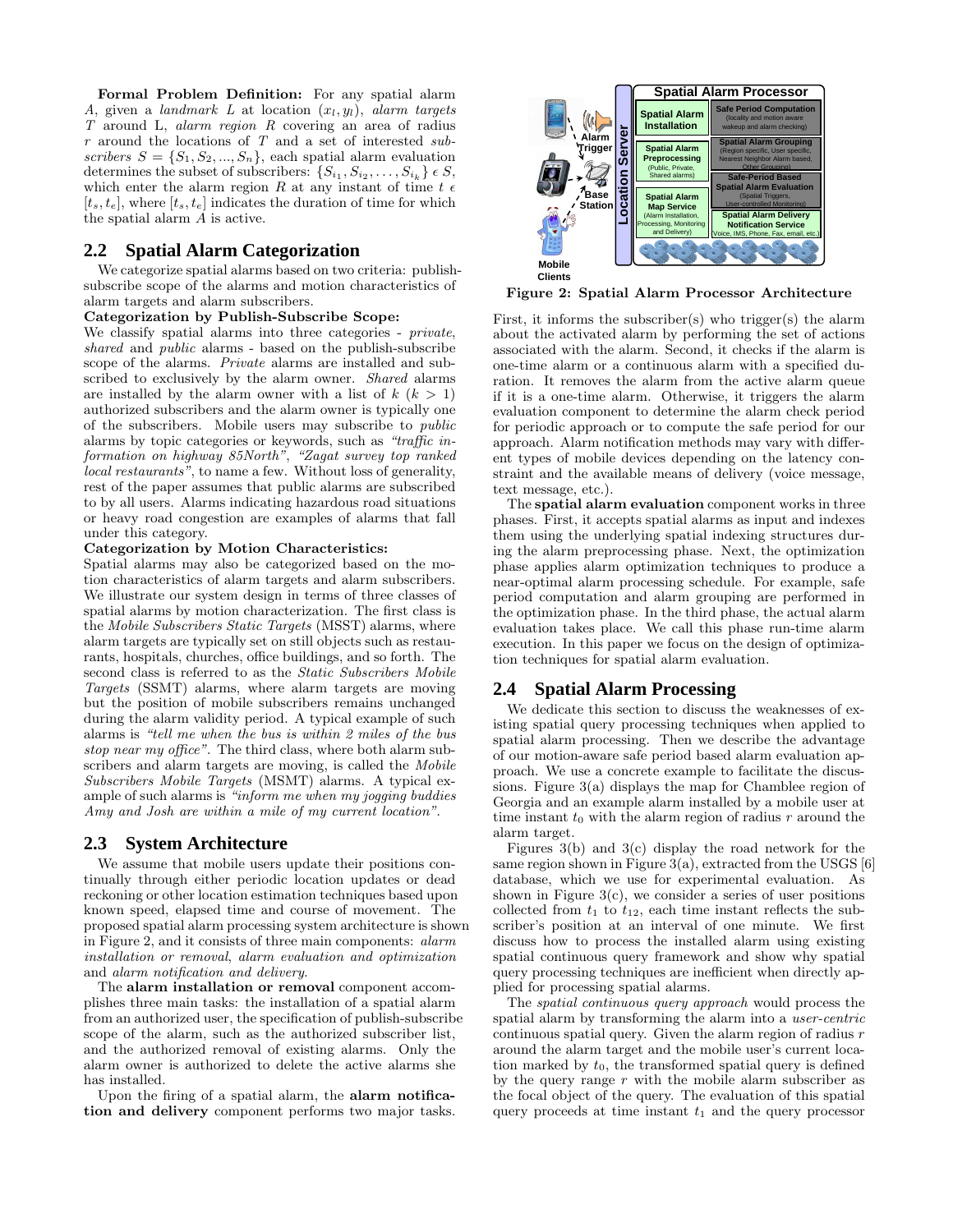

(a) Alarm Installation



(b) Continuous Range Query Approach



checks if the obtained query results contain the alarm target object. This process repeats periodically at each of the marked time instants until the alarm target is included in the query results at time instant  $t_{10}$  (query region marked by shaded area in Figure 3(b)). The obvious drawback of this approach is the amount of unnecessary processing performed in terms of both the number of evaluations and the irrelevant query result computation at each evaluation. The farther away the mobile user is from her spatial alarms, larger the amount of unnecessary evaluations incurred using the spatial continuous query approach.

Alternatively, we can use a periodic alarm evaluation technique as shown in Figure  $3(c)$ . At each time instant from  $t_1$  onwards, the system needs to determine if the current object position lies within the MBR of the spatial alarm region. In case alarm evaluation is performed at an interval of one minute, periodic spatial alarm processing would evaluate this condition periodically from  $t_1$  to  $t_9$  and trigger the alarm at  $t_9$  as the subscriber reaches the spatial alarm boundary at this time instant. If the alarm evaluation period is changed to two minutes, the alarm trigger will be fired at  $t_{10}$  instead of  $t_9$ . If the alarm evaluation period is set for four minutes, this alarm will be missed as the alarm evaluation takes place only at time instants  $t_4$ ,  $t_8$  and  $t_{12}$  and at all evaluation times the subscriber is outside the alarm region.

Although the periodic evaluation does not incur irrelevant query result computation while processing spatial alarms, it suffers from a number of drawbacks. First, alarm miss rate is unpredictable as there is no appropriate technique for the system to determine the ideal alarm evaluation period. In case of high alarm miss rate the system fails to meet the high accuracy requirement of spatial alarm processing. Second, the periodic alarm evaluation approach is expensive as it performs a large number of unnecessary evaluations; hence, it is not scalable in the presence of a large number of alarms installed by a large number of mobile users. The amount of unnecessary evaluations increase as the mobile users move farther away from their alarms.

Bearing in mind the problems inherent with the continuous spatial query evaluation approach and drawbacks of the periodic alarm evaluation approach, we develop a motionaware safe period-based alarm evaluation approach. The goal of applying safe period optimization is to minimize the amount of unnecessary alarm evaluations while ensuring zero or very low alarm miss rate. The other technical challenge behind safe period optimization is to minimize the amount of safe period computation, further improving system scalability and achieving higher throughput. We describe our basic approach for safe period computation in the next section and address the challenge of minimizing the amount of safe period computations in Sections 4 and 5.



(c) Periodic Alarm Evaluation

# **3. SAFE PERIOD COMPUTATION**

Safe period is defined as the duration of time for which it is safe not to check a particular alarm for a particular subscriber as the probability of this alarm being triggered for the subscriber is zero. Consider a subscriber  $S_i$  and a spatial alarm  $A_j$   $(1 \leq j \leq M, 1 \leq i \leq N)$ , where N is the total number of mobile users and  $M$  is the total number of alarms installed in the system. The safe period of alarm  $A_i$ with respect to subscriber  $S_i$ , denoted by  $sp(S_i, A_i)$  can be computed based on the distance between the current position of  $S_i$  and the alarm region  $R_j$ , taking into account the motion characteristics of  $S_i$  and  $A_j$ .

Concretely, for alarms of the class Mobile Subscribers Static Targets, the two factors that influence the computation of safe period  $sp(S_i, A_j)$  are (i) the velocity-based motion characteristic of the subscriber  $S_i$ , and (ii) the distance from the current position of subscriber  $S_i$  to the spatial region  $R_i$  of alarm  $A_i$ . Thus the safe period  $sp(S_i, A_i)$ can be computed as follows:

$$
sp(S_i, A_j) = \frac{d(S_i, R_j)}{f(V_{S_i})}
$$
\n<sup>(1)</sup>

Similarly, for Static Subscribers Mobile Targets alarm, the safe period  $sp(S_i, A_i)$  is computed by taking into account (i) the distance from the current position of subscriber  $S_i$  to the spatial region  $R_j$  of alarm  $A_j$ , and (ii) the velocity-based motion characteristic of the mobile alarm target, using the following formula:

$$
sp(S_i, A_j) = \frac{d(S_i, R_j)}{f(V_T)}\tag{2}
$$

For spatial alarms of class Mobile Subscribers Mobile Targets, the motion characteristics of both subscriber and alarm target need to be considered for the computation of the safe period  $sp(S_i, A_j)$ , in addition to the distance between the current location of the mobile subscriber and the moving alarm region.

$$
sp(S_i, A_j) = \frac{d(S_i, R_j)}{f(V_{S_i}, V_T)}
$$
\n(3)

Clearly, the distance measure between the current location of the mobile subscriber and the moving alarm region  $R_i$  is the first important parameter for safe period computation. The second important parameter is velocity measure of the mobile subscribers or the mobile alarm targets.

#### **3.1 Distance Measurements**

We use *Euclidean distance* approach as the basic distance measure for safe period computation. It measures the minimum distance from the current position of the mobile user, denoted as  $P_m = (x_m, y_m)$ , to the spatial alarm region R. Though the Euclidean distance measurement is simple,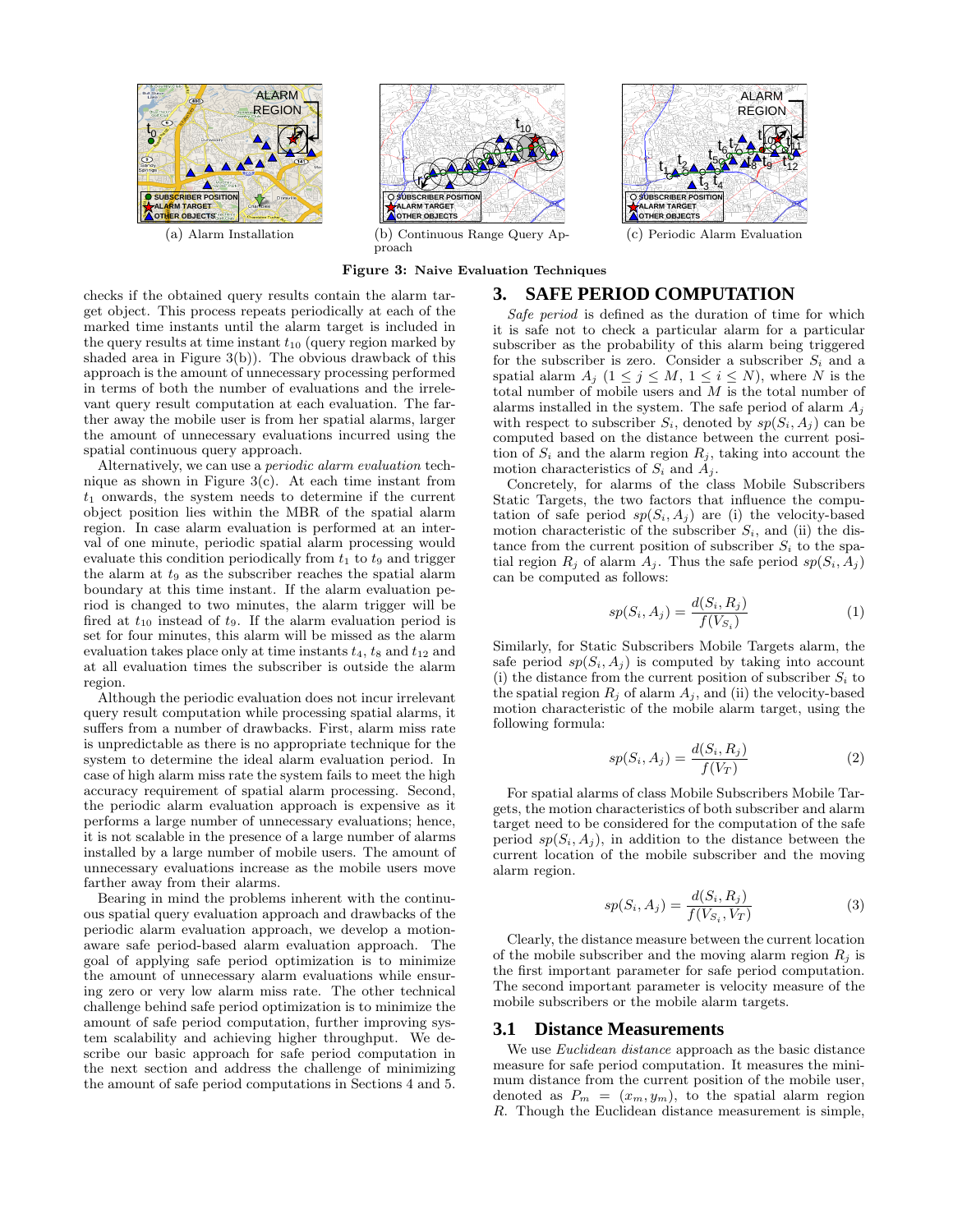





(c) Dead Reckoning

Figure 4: Basic Safe Period Computation

it may at times underestimate the safe period for a given alarm-subscriber pair.

Consider a spatial alarm region  $R$  covering the rectangular region represented by four vertices of a rectangle:  $(P_1, P_2, P_3, P_4)$ , as shown in Figure 4(a), where  $P_1 = (x_1, y_1), P_2 = (x_1, y_2),$  $P_3 = (x_2, y_2)$  and  $P_4 = (x_2, y_1)$ . The minimum Euclidean distance from  $P_m$  to the spatial alarm region  $R$ , denoted by  $d_{m,R}$ , can be computed by considering the following four scenarios: (I) when the mobile subscriber lies inside the spatial alarm region the distance  $d_{m,R}$  is zero;  $\oslash$  when the mobile subscriber is within the  $y$  scope of the spatial alarm region, the minimum euclidean distance is the distance from the mobile subscriber to the nearer of the two spatial alarm edges parallel to the x-axis; 3 when the mobile subscriber is within the  $x$  scope of the spatial alarm region, minimum euclidean distance is the distance from the mobile subscriber to the nearer of the two spatial alarm edges parallel to the y-axis; and  $(4)$  when the mobile subscriber is outside both the  $x$  and  $y$  scope then the distance is the minimum of the euclidean distance to the four vertexes. Formally,  $d_{m,R}$ , the minimum Euclidean distance from mobile position  $P_m$  to the spatial alarm region  $R$ , is computed using the following formula:

$$
d_{m,R} = \begin{cases} 0, & x_1 \leq x_m \leq x_2 \\ \min(|x_m - x_1|, |x_m - x_2|), & y_1 \leq y_m \leq y_2 \\ \min(|y_m - y_1|, |y_m - y_2|), & x_1 \leq x_m \leq x_2 \text{ only} \\ \min(d_{m,1}, d_{m,2}, d_{m,3}, d_{m,4}), & otherwise \end{cases}
$$

 $d_{m,1}, d_{m,2}, d_{m,3}, d_{m,4}$  denote the Euclidean distance from  $P_m$ to the four rectangle vertexes  $P_1$ ,  $P_2$ ,  $P_3$ ,  $P_4$  respectively. The distance function  $d_{i,j} = \sqrt{(x_i - x_j)^2 + (y_i - y_j)^2}$  is used to compute the Euclidean distance between two points  $P_i$  and  $P_j$ .

The safe period formulae in equations 1, 2 and 3 assume that the subscriber heads towards the alarm region in a straight line along the direction of the minimum Euclidean distance, an assumption that is rarely true in real life. One way to relax this stringent condition is to use the steady motion assumption: If the subscriber is heading towards the alarm region  $R$ , then the deviation in his motion direction is not likely to be extreme. Figure 4(b) shows a scenario where the bounded deviation in subscriber motion is taken into account for calculating average safe period for subscriber S approaching alarm region R. In order for the subscriber  $S$  to enter the alarm region  $R$  at some future time instant, the average angle of motion for the subscriber S over the safe period must lie between  $-\theta_L$  and  $+\theta_R$  (as shown in the figure), which we refer to as *alarm* trigger angular range. Assume that the mobile subscriber heads towards the alarm region  $R$  in a direction at an angle  $\theta$  from the minimum Euclidean distance vector; we refer to the distance from the subscriber position to the alarm region as the steady motion distance, denoted as  $sm_{dist}(\theta)$ .

The steady motion-based safe period can be determined by  $sm_{dist}(\theta)/f(V_S)$ . Using the average steady motion distance obtained by computing  $sm_{dist}(\theta)$  over all  $\theta$  values ranging from  $-\theta_L$  to  $+\theta_R$ , the steady motion-based safe period over the alarm trigger angular range can be calculated as,

$$
sp = \frac{\int_{-\theta_L}^{+\theta_R} sm_{dist}(\theta)d\theta}{f(V_S)\int_{-\theta_L}^{+\theta_R} d\theta} = \frac{l+h}{f(V_S)(\theta_R + \theta_L)},
$$
(4)

where  $l, h$  denote the length and height of the spatial alarm region. The steady motion assumption provides a more realistic and optimistic measure for safe period computations compared to the minimum Euclidean distance approach.

## **3.2 Velocity Measurements**

Maximum Speed: The use of maximum travel speed of the mobile client for the velocity function  $f(V_S)$  carries both advantages and disadvantages. On one hand, the 'maximum travel speed' can be set by pre-configuration based on a number of factors, such as the nature of the mobile client (such as a car on the move or a pedestrian walking on the street), or the types of roads used. On the other hand, the maximum speed-based velocity estimation is often over pessimistic especially in the following two scenarios: (1) when the mobile client stops for an extended period of time; or (2) when the mobile client suddenly turns onto a road with very low speed limit.

Another issue related to the use of maximum speed of a mobile client for the velocity function  $f(V_S)$  is related to alarm misses. The maximum velocity based approach may fail to trigger alarms in cases where the maximum speed for the mobile subscriber increases suddenly. For example, a vehicle moving from a street onto a state highway would experience a sudden increase in its velocity, which may invalidate safe period computations. One way to address such sudden increase in velocity is to use dead reckoning techniques which require the mobile user to report to the server when her velocity increases over a certain threshold, as shown in Figure 4(c). The use of dead reckoning or similar techniques will allow the server to recompute the safe period for all alarms subscribed by this mobile client upon any significant velocity change.

In Figure  $4(c)$ , the mobile client keeps track of its predicted positions based on its maximum speed and its actual positions. As soon as the difference between the predicted position and the actual position exceeds a given threshold value (say  $\delta$ ), the client provides its current speed  $V_2$  to the server. If  $V_2 > V_1$ , where  $V_1$  is the previously recorded maximum speed, the spatial alarm server uses the current reported speed  $V_2$  to infer the type of road on which the user is traveling and the maximum travel speed for the road.

Expected Speed: One way to address the pessimistic nature of the maximum speed-based safe period computations is to use the expected speed for the velocity function. The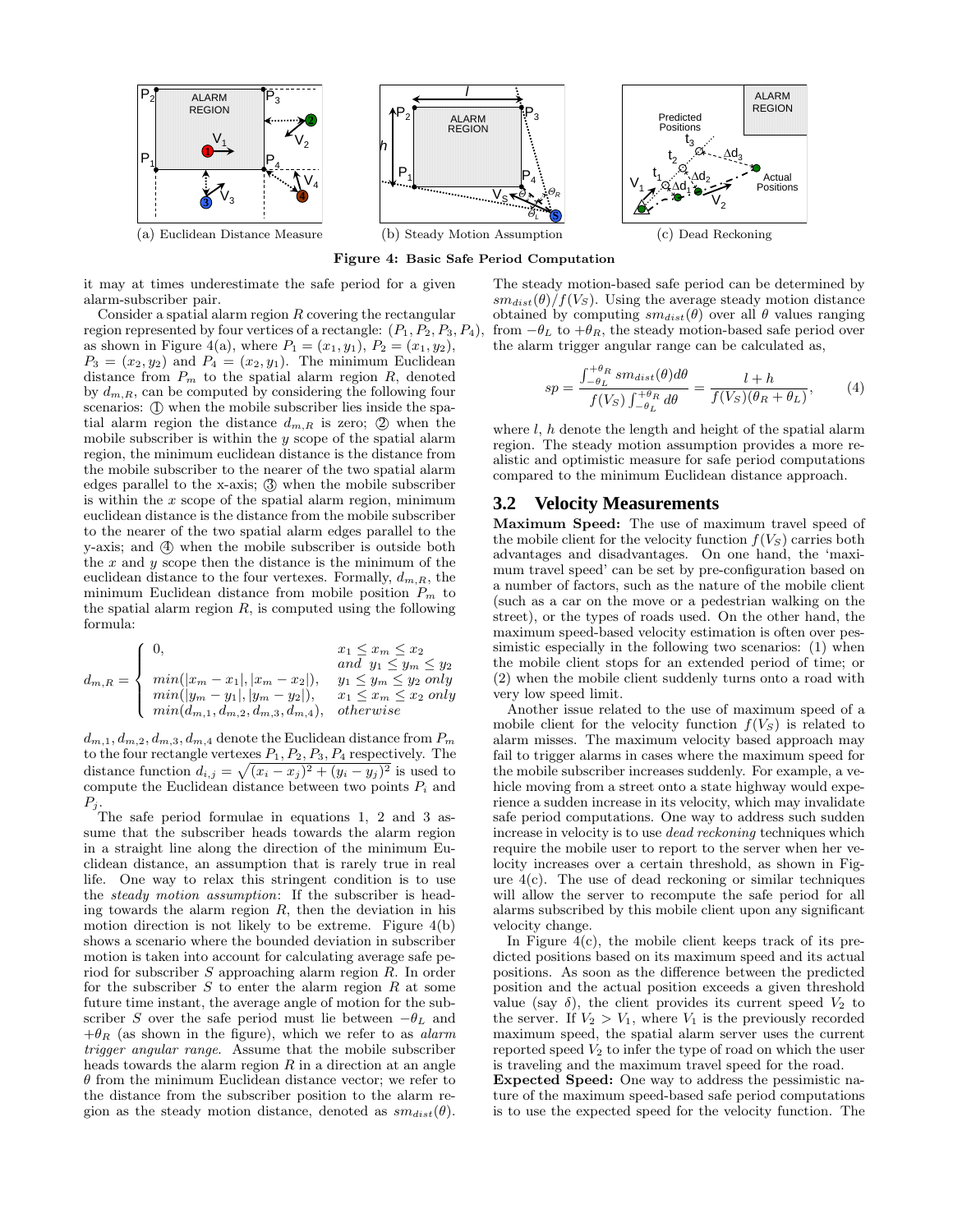

Figure 5: Alarm Locality-based Grouping

future expected travel speed of a mobile client is computed as the sum of the current expected speed weighted by a factor  $\alpha$  and the maximum speed weighted by a factor (1 − α). Lower α values provide similar speed estimates as the maximum speed measure described earlier. Expected speed calculations are based on an exponentially weighted average over the current and previous location of mobile client (weighted by  $\beta$ ) and previous expected speed calculation (weighted by  $(1 - \beta)$ ).

$$
V_{expected}^{c} = \beta * \frac{D(l_c, l_p)}{(t_c - t_p)} + (1 - \beta) * V_{expected}^{p}
$$
 (5)

$$
V_{expected} = \alpha * V_{expected}^{c} + (1 - \alpha) * V_{S}
$$
 (6)

where  $V_{expected}^{p}$ ,  $V_{expected}^{c}$ ,  $V_{expected}^{e}$ ,  $V_{expected}$  are the previous, current and future expected travel speed of the subscriber,  $t_c$ ,  $t_p$  represent current and previous time instance for expected speed computation and  $l_c$ ,  $l_p$  represent the subscriber position at these time instances respectively.

#### **3.3 Safe Period Based Alarm Evaluation**

The safe period-based approach processes a spatial alarm in three stages. First, upon the installation of a spatial alarm, the safe period of the alarm with respect to each authorized subscriber is calculated. Second, for each alarmsubscriber pair, alarm evaluation is triggered upon the expiration of the associated safe period and a new safe period is computed. In the third stage, a decision is made regarding whether the alarm should be fired or should wait for the new safe period to expire. If the new safe period is larger than a system-supplied threshold  $t_{\delta}$ , it means that the mobile client is still some distance away from the alarm region. However, if the new safe period is smaller than  $t_{\delta}$ , it means that the mobile client is entering the alarm region and the alarm is triggered.

When compared to periodic alarm evaluation, the safe period approach for spatial alarm processing reduces the amount of unnecessary alarm evaluation steps, especially when the mobile subscriber is far away from all her alarms. On the other hand, the main cost of the basic safe period approach described in this section is due to the excessive amount of unnecessary safe period computations, as the basic safe period approach performs safe period computation for each alarm-subscriber pair, regardless of the distance between the current location of the subscriber and the alarm region. Given  $n$  users with an average of  $m$  spatial alarms relevant to each user, the complexity of safe period computation is  $O(n \cdot m)$ . One obvious idea to reduce the amount of unnecessary safe period computations is to group spatial alarms based on geographical proximity and calculate safe period for each subscriber and alarm group pair instead of each alarm-subscriber pair.



(c) Subscriber-Specific Spatial Locality-based Grouping

# **4. ALARM GROUPING TECHNIQUES**

The basic premise behind alarm grouping is to reduce the number of safe period computations while ensuring no alarm misses. In this section we present three alternative grouping techniques, each of which offers different degree of improvement for safe period computations. First, we group all alarms based on their spatial locality without considering subscriber specificity of the alarms. Alternatively, we apply spatial locality based-grouping to alarms of each individual subscriber. Both our analytical and experimental study show that this approach is more effective. The third locality-based alternative is to employ the nearest alarmsbased grouping, which is effective but costly when there are frequent alarm additions and removals.

In addition to spatial locality based grouping techniques, we also develop subscriber mobility-based optimizations to further improve the scalability of alarm processing, which will be discussed in Section 5.

# **4.1 Spatial Locality-based Grouping**

Spatial locality-based grouping considers the set of alarms from all users and inserts the nearby alarms into alarm groups. This approach outperforms basic safe period alarm evaluation if each group has a large number of alarms belonging to the same subscriber. Figure 5(a) displays the alarm regions for a set of installed alarms. The alarms for user 1 are marked by shaded alarm regions. Basic safe period evaluation computes the safe period for each of the six alarms  $\{A_i \mid 1 \leq i \leq 6\}$  subscribed by the mobile user 1. In comparison, Figure 5(b) shows three groups derived from spatial locality-based grouping technique. We use a simple R-tree implementation in order to group alarms and identify the minimum bounding rectangles (MBRs) for alarm groups which are also referred to as *alarm monitoring regions*. Instead of computing safe period for each alarm-subscriber pair, spatial locality-based grouping requires the system to calculate a safe period for each subscriber and alarm group pair instead. However, on entering an alarm region the safe period to all relevant alarms within the alarm group also needs to be computed. Despite this additional evaluation step, the number of safe period computations may be considerably reduced by grouping alarms according to spatial locality. Instead of six safe period computations required by the basic safe period technique, only three safe period computations need to be performed as all three alarm groups,  ${AG_i \mid 1 \leq i \leq 3}$ , contain alarms relevant to user 1. Further safe period computations will be performed depending on the number of relevant alarms within the users' current alarm monitoring region. Even though this approach reduces the number of safe period computations it requires considerable additional processing to determine the set of relevant alarm groups for each subscriber and the set of relevant alarms for each subscriber within an alarm group. The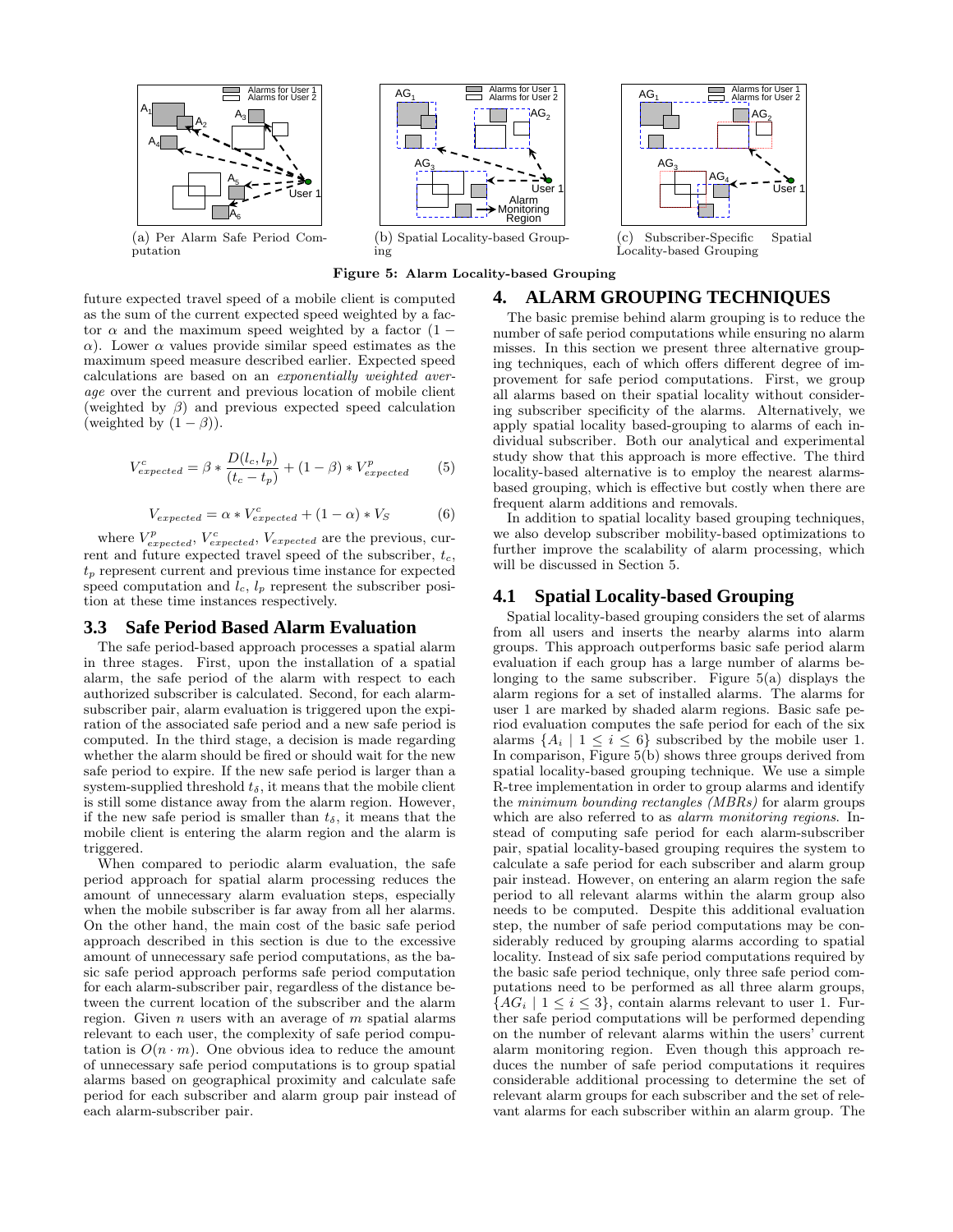

 $\mathsf{d}_2$  $A_1$   $S_1$   $A_2$ 

Alarms

Figure 6: Nearest Alarms-based Grouping

lack of subscriber-specificity in the underlying data structure, R-Tree, leads to retrieval of large number of unnecessary alarms. The main cost of this alarm grouping technique is due to these unnecessary alarm checks. This technique proves to be efficient for large number of public alarms as the effect of subscriber-specificity is reduced in the presence of large number of public alarms.

# **4.2 Subscriber-Specific Spatial Locality-based Grouping**

In contrast to spatial locality-based grouping, subscriberspecific spatial locality-based grouping performs a two level grouping: the first level grouping is on all subscribers and the second level grouping is on spatial alarms relevant to each subscriber. We use a B-tree based implementation to speed up search on subscribers and an R-Tree implementation to capture spatial locality of alarms for each subscriber in order to speed up alarm search. The underlying data structure is a hybrid structure which uses a B-tree for subscriber specific search at the first level and an R-tree for subscriber specific spatial alarm search at the second level. Figure 5(c) shows an example of this grouping. Alarms installed by user 1 are grouped together in  $AG_1$  and  $AG_4$ and may be fired only when the user is entering the MBRs of  $AG_1$  or  $AG_4$ . Subscriber specific spatial locality-based grouping has two advantages over the basic safe period alarm evaluation and spatial locality based alarm grouping. First, the number of safe period computations is significantly reduced. Second, each alarm group contains alarms relevant to a single user, thus no irrelevant processing is performed.

Our experimental results show that this approach is efficient in the presence of large number of subscribers and for large number of private and shared alarms. However, this approach is less efficient in presence of large number of public alarms or large number of subscribers with each subscriber subscribed to a very small number of alarms.

# **4.3 Nearest Alarms-based Grouping**

Nearest alarms-based grouping allows the system to perform one or only a few alarm checks dependent on the current subscriber position. The idea is to have each location on the map associated with the nearest spatial alarm region(s). In order to perform nearest alarms-based grouping we use an extension of the well known Voronoi diagram geometric structure [7]. The Voronoi diagram for a given set of points P in d-dimensional space  $\mathbb{R}^d$  partitions the space into regions where each region includes all points with a common closest point  $\epsilon$  P. The common closest point is defined according to some distance metric dist. The Voronoi region  $VR(p)$  corresponding to any point  $p \in P$  contains all points  $p_i \in \mathbb{R}^d$  such that,

$$
\forall p' \epsilon P, p' \neq p, dist(p_i, p) \leq dist(p_i, p') \tag{7}
$$

Figure 6(a) shows the Voronoi diagram for a set of points in two-dimensional space  $\mathbb{R}^2$  with euclidean distance metric. The shaded area marks out the Voronoi region  $VR(p)$  for the point p, each point  $\epsilon$  P is referred to as a Voronoi site. Each edge of  $VR(p)$  is a segment of the perpendicular bisector of the line segment connecting  $p$  to another point in  $P$ .

Probabilistic nearest alarm region

r

 $\overline{\mathsf{A}_3}$ 

r

r

(c) Overlapping and Nonoverlapping Voronoi Regions

r

r

 $\left[\begin{matrix}\bullet\\\bullet\end{matrix}\right]$ 

Deterministic nearest alarm region

 $A_1$   $A_2$ 

 $\mathsf{A}_4$ 

In order to create a Voronoi diagram for spatial alarms we first represent each spatial alarm region  $R$  by its center point  $(x_{cr}, y_{cr})$  and l, h representing the length and height of the alarm region. We consider the center point of each alarm region as a Voronoi site and create the Voronoi diagram as shown in Figure 6(b). However, this Voronoi structure exhibits two problems. Consider alarm  $A_3$  in Figure 6(b). The alarm region overlaps with two adjacent Voronoi regions. Second, consider the subscriber  $S$  in the figure residing in the Voronoi region of alarm  $A_1$ . S is at a minimum Euclidean distance  $d_1$  from the alarm region of  $A_1$  and at a minimum Euclidean distance  $d_2$  to the alarm region of  $A_2$ . Even though  $d_2 < d_1$ , S may incorrectly identify  $A_1$  as the nearest alarm on the basis of the underlying Voronoi diagram. In order to rectify this problem, we introduce an extension to the original Voronoi diagram by extending the boundary of each Voronoi region by the *extension radius*  $r$  associated with each point p where  $r = \sqrt{\frac{l}{2}^2 + \frac{h}{2}}$ <sup>2</sup>. *l*, *h* denote the length and height of the alarm region associated with center point p. The extended Voronoi regions for alarms  $A_1$ ,  $A_2$ ,  $A_3$  and  $A_4$  are shown in Figure 6(c). Extending the Voronoi region boundaries leads to overlaps among neighboring Voronoi regions, subscribers inside overlapping regions may have more than one possible nearest alarm whereas subscribers inside non-overlapping regions can have only one nearest alarm. We refer to the overlapping regions as *probabilistic nearest* alarm region and the non-overlapping regions as deterministic nearest alarm region.

THEOREM 4.1. Objects inside probabilistic nearest alarm region have more than one possible nearest alarm, objects inside deterministic nearest alarm region have a single possible nearest alarm.

PROOF. Proof skipped due to space limitations.  $\Box$ 

Nearest alarm grouping is efficient for spatial alarm systems that have infrequent addition or removal of alarms and have no hotspots. However, it fails when there is a frequent addition and removal of spatial alarms, since Voronoi diagrams need to be reconstructed each time an alarm is added or removed. In addition, high density of alarms in some areas may also lead to large overlaps among Voronoi regions, reducing the efficiency of the nearest alarm grouping technique.

#### **4.4 Analytical Model for Safe Period Computation**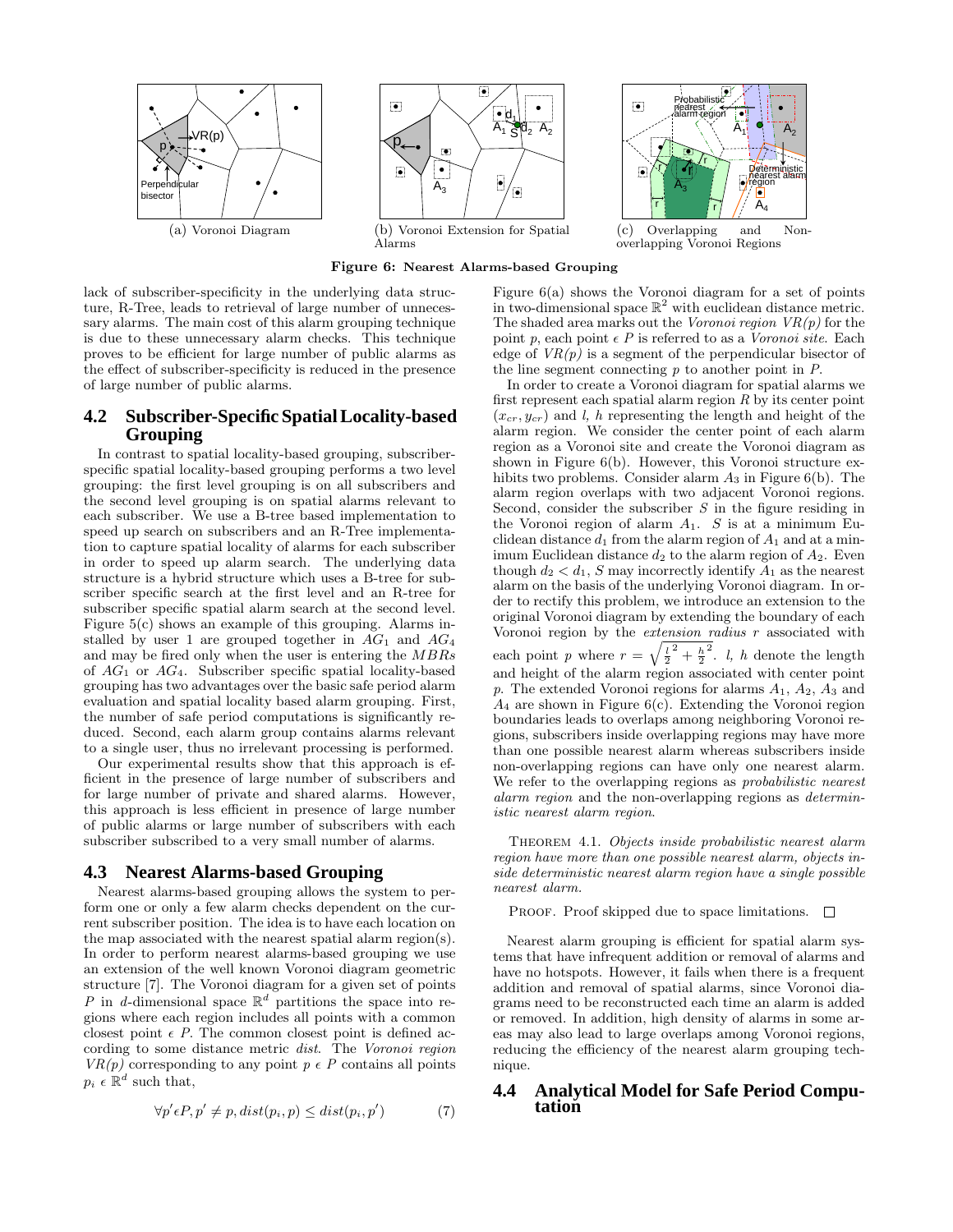In this section, we provide an analytical model for estimating the safe period computation cost for the basic safe period approach (BSP), spatial locality-based approach (SLSP) and the subscriber-specific spatial locality-based (SSSL) approach. As mentioned previously, SLSP approach uses an R-Tree structure to perform alarm grouping whereas the SSSL approach uses a two level tree structure. The number of alarm regions allowed in a single alarm group, which translates to the fanout and fill factor of a leaf node of the R-Tree, needs to be determined in order to minimize the number of safe period computations. We develop a model which allows us to estimate the appropriate fanout of a leaf node in order to minimize the safe period computation cost. This result is used to compare the performance of the grouping approaches with the BSP approach.

We consider a workspace with  $N$  spatial alarms installed in the system and  $n$  users each having an average of  $m$  relevant alarms. However, note that  $N \neq mn$  as shared and public alarms will be relevant to more than one user. We assume that fraction of private alarms is  $p$ , fraction of shared alarms is  $s$ , with each shared alarm relevant to  $x$  users on an average, and rest of the alarms are public alarms relevant to all users.

The BSP computation calculates the euclidean distance from the current user position to each relevant alarm. We can use the assumptions stated above to estimate the average number of safe period computations  $N_{bsp}$  performed at each evaluation step which is equal to average number of alarms relevant to a single user  $N_A$  as,

$$
N_{bsp} = N_A = N \cdot \left\{ \frac{p}{m} + \frac{s \cdot x}{m} + (1 - p - s) \right\}
$$
 (8)

SSSL approach distributes the alarms relevant to a single user into multiple groups, where each group only contains alarms relevant to this user. This approach then estimates the euclidean distance to each alarm group, followed by safe period computation for each alarm within the nearest alarm group once the subscriber enters the MBR of the corresponding leaf node. Let  $b_{br}$  and  $ff$  denote the fanout and fill factor for a leaf node of the lower level R-Tree which implies each leaf node can contain  $b_{b_{\overline{M}}}$  of f spatial alarm regions on average. Hence we have  $\frac{N_A}{b_{br} \cdot ff}$  alarm groups with all alarms within each group relevant to a single user. The number of safe period computations performed at each evaluation step using the SSSL approach is estimated as,

$$
N_{sssl} = \frac{N_A}{b_{br} \cdot ff} + b_{br} \cdot ff \tag{9}
$$

We assume that the fill factor  $ff$  is set to a constant value which is around 0.7 for best performance of the R-Tree structure [13]. In order to minimize the safe period computations, we can determine  $b_{br}$  by setting the first order derivative of  $N_{sssl}$  to zero. Hence, we have

$$
\frac{d\left(N_{sssl}\right)}{db_{br}} = -\frac{N_A}{b_{br}^2 \cdot ff} + \cdot ff = 0,\tag{10}
$$

which implies  $b_{br} =$  $\frac{\sqrt{N_A}}{ff}$ . Using this value for  $b_{br}$ , we get,

$$
N_{sssl} = \frac{N_A}{\frac{\sqrt{N_A}}{ff} \cdot ff} + \frac{\sqrt{N_A}}{ff} \cdot ff = 2 \cdot \sqrt{N_A} = 2 \cdot \sqrt{N_{bsp}} \tag{11}
$$

A similar analysis of the SLSP approach shows that,  $N_{slsp}$  $\geq 2 \cdot \sqrt{N_{bsp}}$ . However, as this approach mixes alarms from

different users in an alarm group the worst case number of safe period computations can be  $N_{sslp} = N_{bsp} + 1$ . This situation may arise when all  $N_A$  alarms relevant to a user are distributed across  $N_A$  different groups which will require  $N_A$  safe period computations for the alarm groups and a single safe period computation for the relevant alarm within that group.

# **5. SUBSCRIBER MOBILITY-BASED OPTI-MIZATIONS**

In this section, we introduce subscriber mobility-based optimizations, which further reduce the amount of unnecessary safe period computations. The main idea behind the subscriber mobility-based optimization is to avoid safe period computations for those spatial alarms that are far away from the current location of the mobile subscriber. We observe that computing the safe periods for all spatial alarms regardless of how far away they are from the current position of their subscribers can lead to wasteful computation, since for each mobile subscriber, alarms at remote distances will never be fired before the expiration of the safe periods of nearby alarms. Our experiments show that subscriber mobility-based safe period optimization is highly effective for improving performance and scalability of spatial alarm processing systems.

One way to implement subscriber mobility-based optimization is to define a moving spatial area around each mobile user which serves as the quarantine region. We use a system-defined quarantine region to set the alarm monitoring area for each mobile user and allow different sizes of the quarantine region based on a number of factors, such as the velocity of the mobile subscriber, the alarm density near the mobile subscriber and the number of alarms installed per subscriber. For each subscriber, at any given time instant safe periods are computed only for relevant alarm groups (or alarms) whose alarm group MBRs (or alarm regions) overlap with this moving quarantine region. Clearly by focusing on computing safe periods and performing safe period alarm evaluation only for alarm groups (or alarms) near each mobile subscriber, this optimization can effectively reduce the complexity of safe period computations and enhance the system scalability.

We describe two different methods for determining the appropriate quarantine region for each subscriber and discuss the pros and cons of each when applying mobility-based optimization to our alarm grouping mechanisms. The first method is the range-based subscriber mobility optimization, which uses a system-supplied radius  $\gamma$  to determine the quarantine region for each subscriber. The second method uses a pre-defined grid and defines the grid cell in which the mobile subscriber currently resides as the quarantine region. When the mobile user moves to a new grid cell, her quarantine region changes; thus the set of alarms to be monitored changes. We call this method grid-based subscriber mobility optimization. Figure 7 shows examples for these two methods.

For range-based mobility optimization, we currently use a system-supplied  $\gamma$  as the default quarantine radius. Given a mobile subscriber, we first need to identify the set of alarms subscribed by her and then determine which of her alarm groups are intersecting with the quarantine region defined by the given quarantine radius. We compute the safe period only for those alarm groups whose alarm monitoring regions overlap with the quarantine region (see Figure  $7(a)$ ). The retrieval of relevant alarms whose alarm regions intersect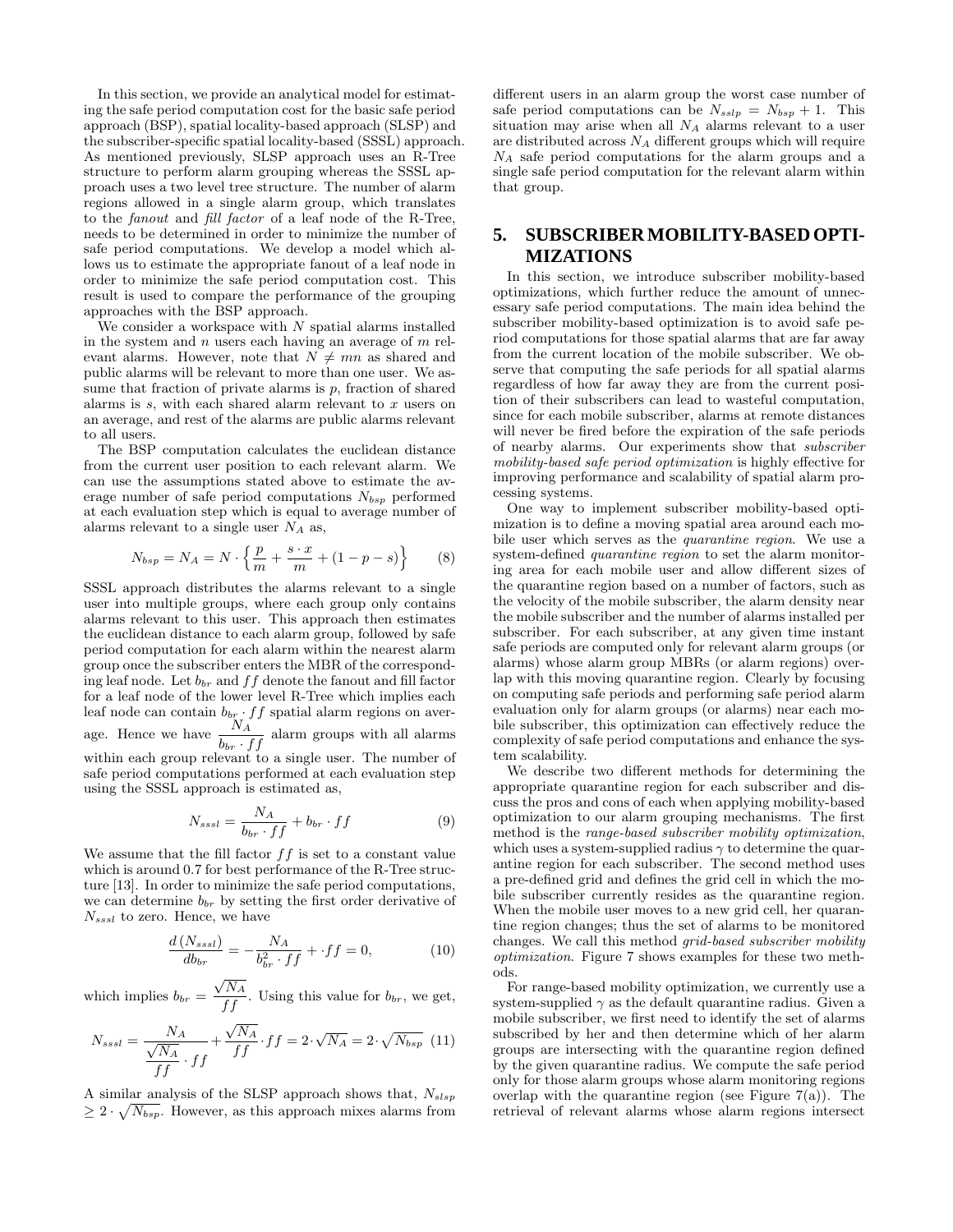

(a) Range-based optimization (b) Grid-based optimization

Figure 7: Subscriber Mobility-based Optimizations

with the quarantine region can be done by using the existing R-tree index for spatial locality-based grouping or the two level B-tree plus R-tree index for subscriber-specific spatial locality-based grouping.

For grid-based mobility optimization, the same principles are applied. The only difference lies in the mechanism used to determine the quarantine region. The grid-based optimization is designed to incorporate subscriber mobility optimization with the nearest alarm grouping. Concretely, the quarantine region is defined using a grid overlaid on top of the Voronoi diagram discussed in Section 4.3. The size of the quarantine region depends on the size of the grid cell  $\alpha \times \beta$ , which are system defined parameters. For all Voronoi regions that overlap with the quarantine region of a mobile subscriber, the system retrieves all nearest alarms for each Voronoi region and performs safe period computations for these alarms. The set of relevant alarms and their safe periods need to be recomputed when the subscriber moves out of the current cell and enters another cell. The grid overlay will also help in mitigating the costs associated with storing and querying complex shaped Voronoi regions.

#### **6. EXPERIMENTAL EVALUATION**

In this section, we report our experimental evaluation results. We show that our safe period-based framework and optimization techniques for spatial alarm processing are scalable and effective while maintaining high accuracy.

#### **6.1 Experimental Setup**

Our simulator generates a trace of vehicles moving on a real-world road network using maps available from the National Mapping Division of the U.S. Geological Survey (USGS [6]) in Spatial Data Transfer Format (SDTS [5]). A transport layer of 1:24K Digital Line Graphs (DLGs) is used to extract the road-based network and the data is converted to the Scalable Vector Graphic (SVG [4]) format using the GlobalMapper tool [2]. The simulator extracts the road network information for three different road classes – expressway, arterial and collector roads. Traffic volume data from [12] is used to estimate the number of vehicles for different road classes; vehicles are randomly placed on the road network according to the traffic densities. The simulator simulates the motion of vehicles on roads with appropriate velocity information based on road classes; at intersections, vehicles may move in any direction with attached probability values. We use a map from Atlanta and surrounding regions of Georgia, which covers an area larger than  $1000\ \text{\textit{km}}^2$ , to generate the trace. Our experiments use traces generated by simulating vehicle movement for a period of fifteen minutes, results are averaged over a number of such traces. Results for longer time periods show similar patterns. Table 1 lists mean speeds, standard deviation and traffic volume values for each road type. Default traffic volume values allow us to simulate the movement of a set of 20,000 vehicles on the

| Road type (speeds)         | Expressway Arterial Collector |       |     |
|----------------------------|-------------------------------|-------|-----|
| Mean $(km/h)$              | 90                            | 60    | 50  |
| Std. dev. $(km/h)$         | 20                            | 15    | -10 |
| Traffic data $(cars/h)$    | $\frac{2916.6}{ }$            | 916.6 | 250 |
| Table 1. Motion Domamators |                               |       |     |

Table 1: Motion Parameters

road network for the map. Each vehicle generates a set of position parameters during the simulation which are evaluated against the generated spatial alarm information. The default spatial alarm information consists of a set of 10,000 spatial alarms installed uniformly over the entire map region; with default settings, around 65% of the alarms are private, 33% shared and the rest are public alarms. This simulator setup allows us to the test the robustness of our framework under realistic mobility patterns.

## **6.2 Experimental Results**

We evaluate the safe period-based approach to spatial alarm processing through four sets of experiments.The first set of experiments measures the performance of periodic alarm evaluation by varying the time period and measuring success rate and processing time. We show that the periodic approach does not scale.The second set of experiments compares the basic safe period alarm evaluation against the periodic approach, and shows that the safe period based alarm processing offers much higher success rate with lower alarm evaluation time. The third set of experiments illustrates the effect of varying quarantine radius on the rangebased subscriber-mobility optimization technique. The final set of experiments compares the performance of the various grouping-based and mobility-based safe period optimizations against the basic safe period approach exhibiting the scalability of our optimizations. We show that the mobilitybased optimizations outperform all other techniques in terms of the number of safe period computations.

## *6.2.1 Scalability Problems of Periodic Alarm Evaluation Technique*

In this first set of experiments, we measure the scalability of the periodic alarm evaluation technique with varying number of users and varying number of alarms. Figure 8 displays the results as we vary the number of users from 2K to 20K. The time period  $t_p$  for periodic alarm evaluation is varied from 1 second to 50 seconds. As can be seen from Figure  $8(a)$ , the success rate for alarm evaluation is 100% only if  $t_p=1$  second; for higher  $t_p$  success rate starts falling, even with  $t_p=2$  seconds the success rate does fall to 99.9% which may not be acceptable from QoS viewpoint as this translates to a significant number of alarm misses. The sequence of alarms to be triggered for 100% success rate are determined from a trace generated with extremely frequent location update information for each user in the system. For  $t_p = 50$  seconds the success rate falls to 81-82%. Similar drop in success rate is experienced in all cases as we vary the number of users in the system from 2K to 20K. The alarm processing time is plotted in Figure 8(b). Our traces are of fifteen minutes duration; considering that the system may be able to spend around 80% of this time for processing spatial alarms we set the maximum processing time available to the system at  $t=12$  minutes as indicated by the horizontal dotted line in Figure 8(b). As can be seen from the figure, for 10K users the system is unable to process alarms at  $t_p=1$  seconds, thus failing to attain 100% success rate. For 20K users, this scalability problem becomes worse and the system is able to evaluate alarms only at  $t_p=5$  seconds. Figure 9 shows the results for a set of 10K users as we vary the number of alarms from 10K to 40K. The suc-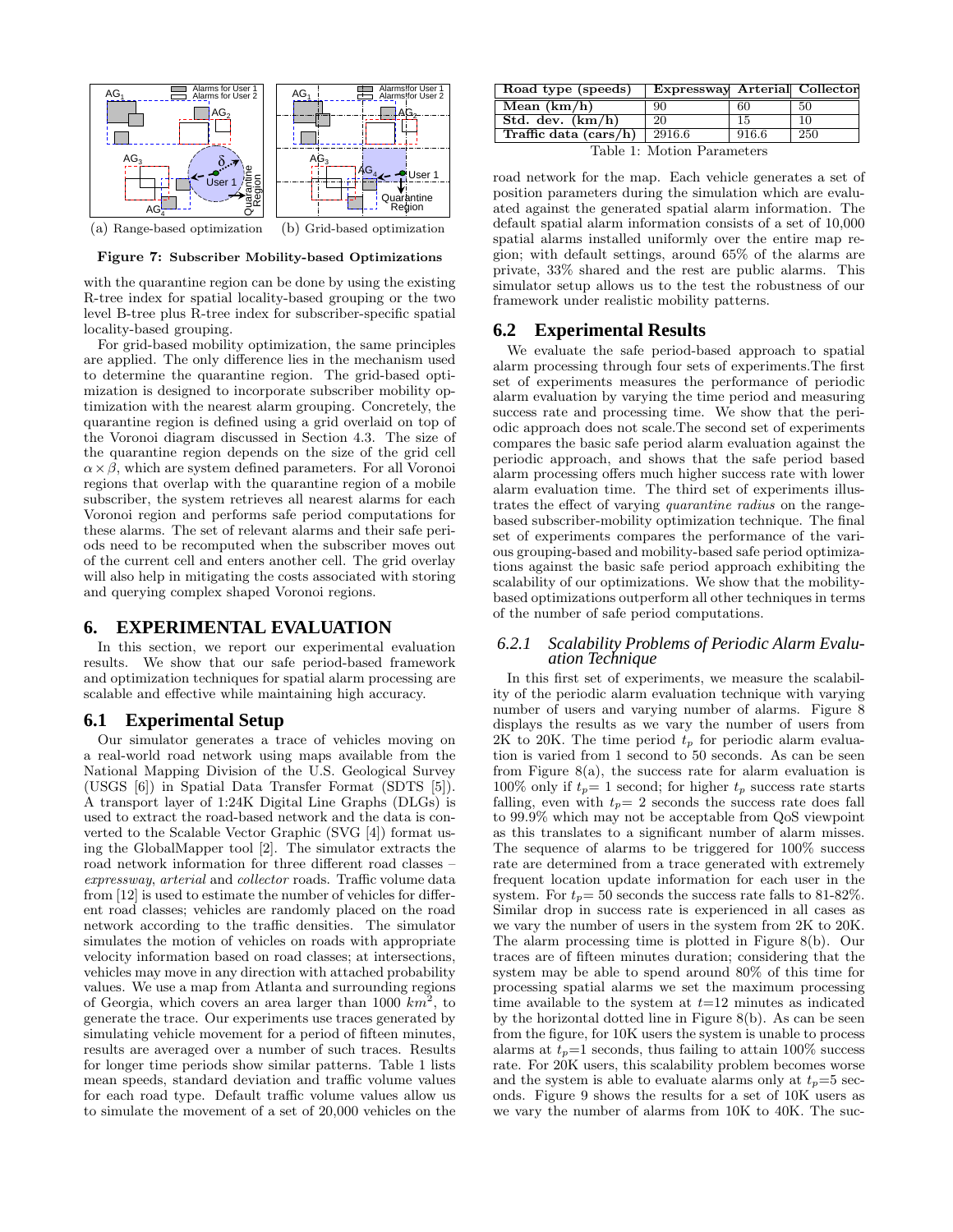

**60 Processing Time (minutes) 10K alarms 100 20K alarms 50** Success Rate (%) **Success Rate (%) 30K alarms 95 10K alarms 40 40K alarms** Time **20K alarms 30 90 30K alarms 40K alarms** poessing **20 85** t = 12 minutes **10 80 <sup>1</sup> <sup>2</sup> <sup>5</sup> <sup>10</sup> <sup>20</sup> <sup>50</sup> <sup>0</sup> Time Period (seconds) 1 2 5 10 20 50 Time Period (seconds)** (a) Success Rate (b) Alarm Processing Time

Figure 8: Scalability with Varying Number of Users

Figure 9: Scalability with Varying Number of Alarms

cess rate, as shown in Figure 9(a), again exhibits a similar drop on increasing  $t_p$ . The alarm processing time shown in Figure 9(b) displays the inability of the system to scale to large number of alarms. From these results, we conclude that periodic evaluation technique is unable to scale to a large number of users and large number of alarms.

#### *6.2.2 Performance Comparison with Basic Safe Period Approach*

In this section, we compare the performance of basic safe period approach against the periodic evaluation technique to display that basic safe period optimizations reduce alarm evaluation time considerably but excessive amount of safe period computations affect the scalability of the system. We display the results for periodic approach with  $t_p=2$  second,  $t_p= 5$  seconds,  $t_p=10$  seconds and the basic safe period optimization as discussed in Section 3 (P2, P5, P10 and SP in Figures 10(b) and 11(b) respectively). Figure 10 displays the success rate and processing time as we vary the number of users from 2K to 20K. Figure 10(a) displays that the success rate is 100% for basic safe period approach and all periodic approaches miss at least a few alarm triggers. Figure 10(b) displays the alarm processing time for P2, P5, P10 and SP with varying number of users. The safe period approach has much lower alarm evaluation time compared to periodic approaches and the figure displays that it is almost scalable to 20K users with 100% success rate. Despite the low alarm evaluation time, the approach requires significant amount of safe period computations and has high processing time as can be seen from the figure. Figure 11 displays the results for a set of 10K users with varying number of alarms as we increase the number of alarms from 10K to  $40K$ . The success rate, shown in Figure 11(a), again displays similar patterns as with varying number of users. The alarm processing time, as shown in Figure 11(b), displays the inability of our basic safe period approach to scale to large number of alarms. In presence of even 20K installed alarms, the approach has excessive safe period computation time which pushes the overall processing time beyond the 12 minute limit determined earlier. Our alarm grouping and subscriber mobility-based techniques provide optimizations



Figure 10: Basic Safe Period Optimization with Varying Number of Users



Figure 11: Basic Safe Period Optimization with Varying Number of Alarms

to overcome this problem as displayed by the experimental evaluation in Section 6.2.4.

#### *6.2.3 Internal System Parameters*

This set of experiments determines the appropriate parameters for the quarantine radius  $\gamma$  for range-based subscriber mobility optimization; results for VGB grid cell size  $\alpha \times \beta$  are omitted due to space constraints. Figure 12 displays the results obtained for the number of alarm evaluation steps, number of safe period computations and overall processing time with varying values for  $\gamma$ . We vary the radius from 250m to 2000m and observe the above parameters. The number of users is varied from 2K to 20K to observe results across a wide range of number of users in the system. As can be seen from Figure  $12(a)$  the number of alarm evaluation steps steadily decreases as we increase γ. Smaller γ values will calculate lower safe periods in absence of any alarms (or alarm groups) within the quarantine region. Hence, for lower values of  $\gamma$  the safe period computations are more conservative. This trend is common as we vary the number of users from 2K to 20K. The number of safe period computations steadily rises as we increase  $\gamma$  (Figure 12(b)). This trend is also as expected because larger  $\gamma$  implies more alarms (or alarm groups) will lie within the quarantine region. A tradeoff between these two factors is required to determine the appropriate value for  $\gamma$ . Figure 12(c) displays the overall processing time for different  $\gamma$ values across varying number of users. The figure displays the alarm evaluation time and safe period calculation time for  $\gamma \in \{0.25km, 1km, 2km\}$  for each set of users; results for other  $\gamma$  values are omitted from this graph to avoid clutter. As we vary the number of users, from 2K to 20K, we observe that for each set of users the overall processing time is minimum for  $\gamma = 1000$ m. We choose this as the appropriate value for  $\gamma$  for further experimentation.

# *6.2.4 Scalability of Safe Period Evaluation Techniques*

We now discuss the performance of the safe period optimization techniques to test the scalability of our framework. Figure 13 shows the number of alarm evaluation steps,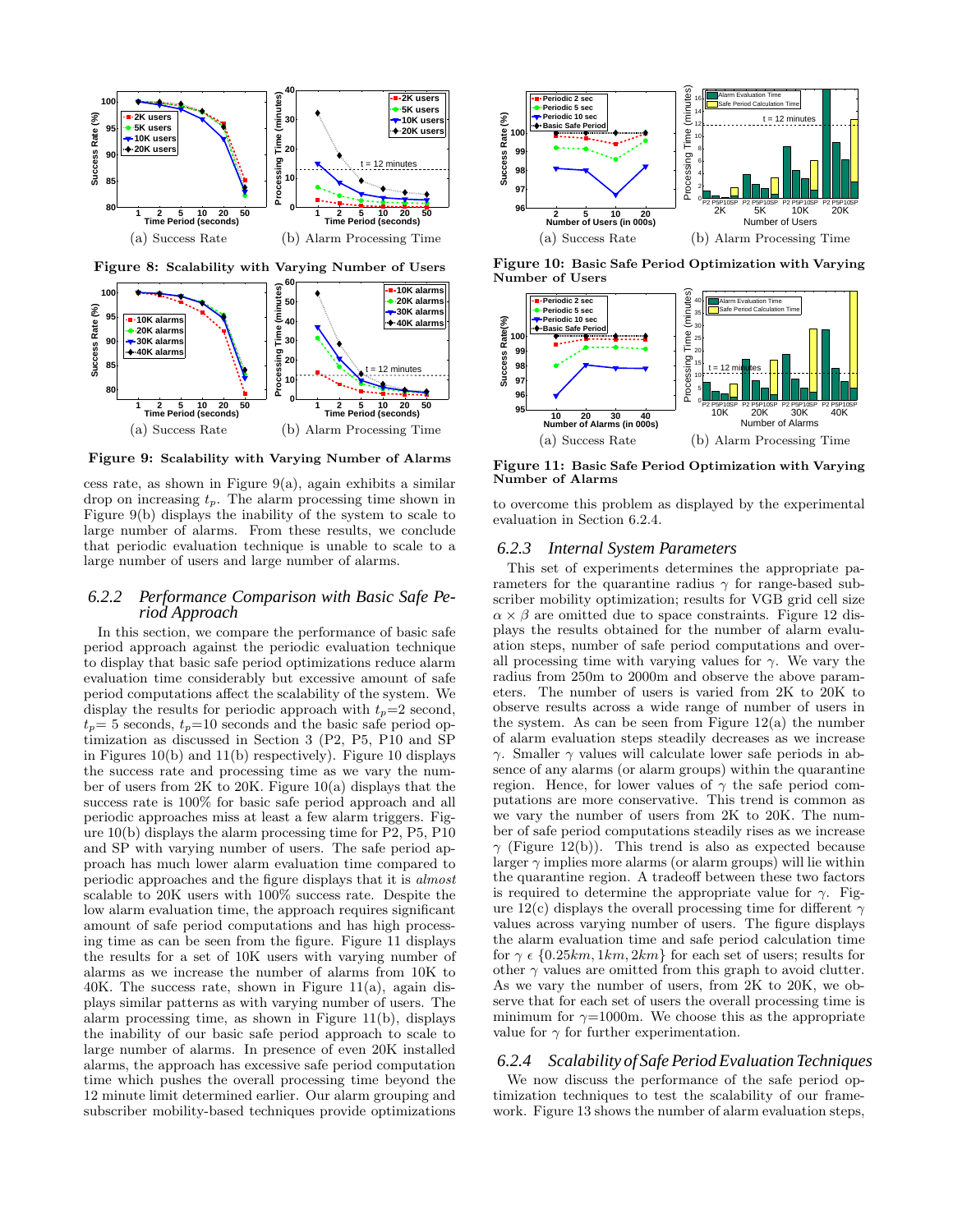

Figure 14: Safe Period Optimizations with Varying Number of Alarms

number of safe period computations and the alarm processing time required by each approach- Basic Safe Period Optimization (BS), Subscriber-Specific Spatial Locality (SS), Voronoi Grid-Based (VG) and the Range-based Subscriber Mobility Optimization (RB). Results for Spatial Localitybased grouping show expected trends but this approach has high overall processing time as the system needs to perform significant amount of computation to determine relevance of alarms/alarm groups for each subscriber (see Section 4.1). Hence, we exclude this approach from the results below.

Figure 13(a) displays the number of alarm evaluation steps required by each approach. Basic safe period measures the safe period to each relevant alarm and uses this safe period to avoid further evaluations. As a result, this approach has to perform a low number of alarm evaluations but each evaluation step will involve a very large number of safe period computations. Hence the number of safe period computations for this approach is extremely large  $(Figure 13(b))$ which makes this approach overall computationally expensive as can be seen from the total alarm processing times in Figure 13(c). Subscriber-specific spatial locality grouping incurs a large number of alarm evaluation steps as can be seen from Figure  $13(a)$ . This approach first evaluates safe period for each alarm group; once the user enters an alarm monitoring region another evaluation step is required to determine the safe period to all alarms lying within the alarm monitoring region. Further, the algorithm needs to keep a check on its position inside the alarm monitoring region and switch to per alarm group-based safe period computations, once subscriber moves outside the current alarm monitoring region. These additional evaluation steps imply that this approach will incur a larger number of alarm evaluation steps with each evaluation step requiring a small number of safe period computations: either for each alarm group or for all alarms lying within the current alarm monitoring region. Thus the number of safe period computations required by this approach is much lower than the basic approach despite the larger number of alarm evaluation steps. Consequently, the overall processing time for SS is lower than the BS approach as can be seen from Figure 13(c). The VG and RB approaches lower the number of alarm evaluation steps by considering only alarms or alarm groups within the quarantine region. In this set of experiments the quarantine radius  $\gamma$  for RB is set to 1000m as determined by the results in the previous section. Similarly, VG grid cell size is set to  $1000m \times 1000m$ . The number of evaluation steps for these approaches is still larger than the number of evaluation steps used by the basic approach as the safe periods computed by this approach may be lower than the safe period computed by the basic approach, in case no relevant alarms/alarm groups lie within the quarantine radius range or the current grid cell of the subscriber. In absence of any alarms/alarm groups within the quarantine region, the safe period for these approaches is calculated as the time required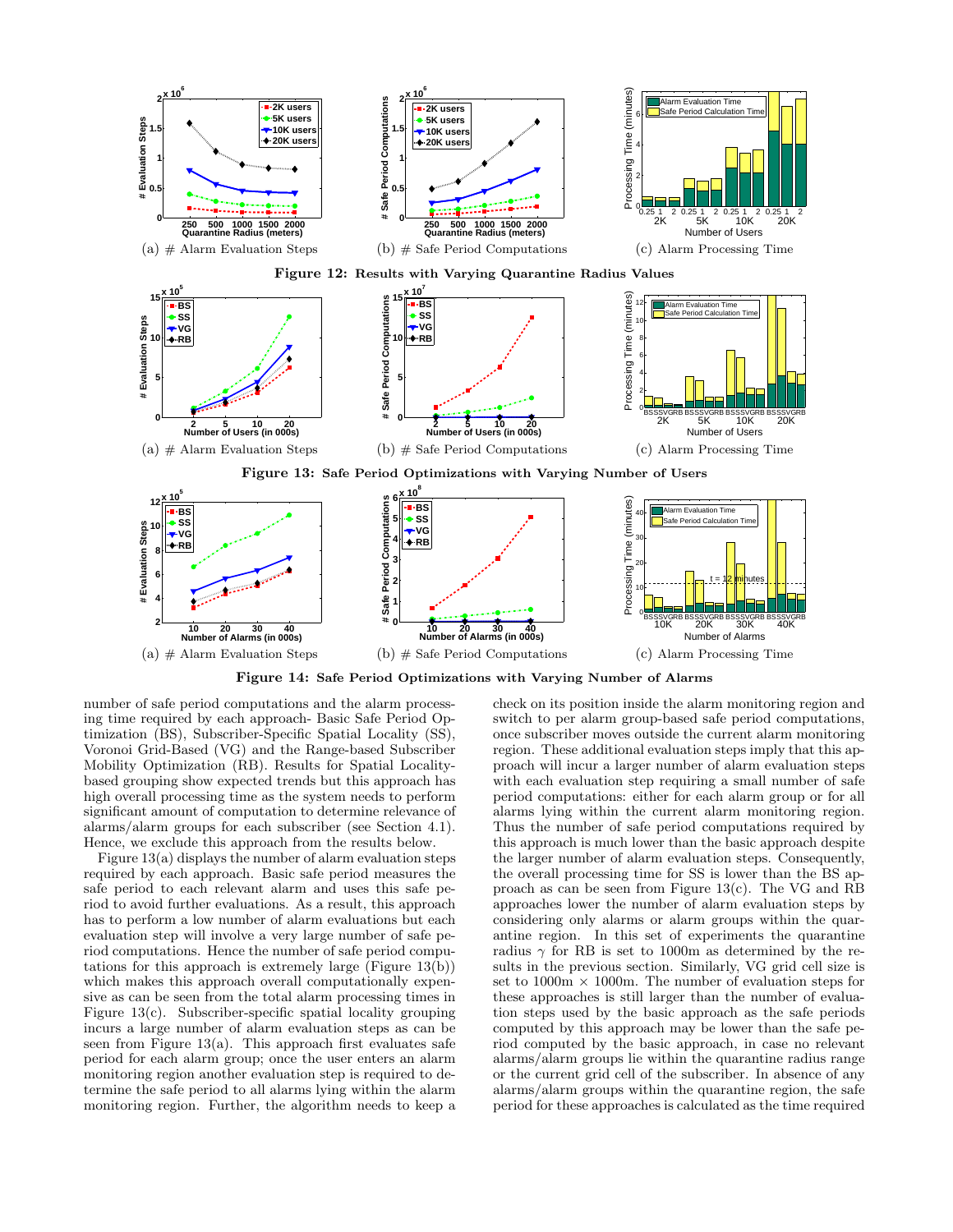by user to reach the edge of the quarantine region. However, each alarm evaluation step involves a very small number of safe period calculations leading to an extremely small number of safe period computations (in Figure 13(b) results for VG and RB are almost overlapping). Consequently, the overall processing times for these two approaches are significantly lower than other approaches. Figure 14 displays the results for a set of 10K users as we vary the number of alarms from 10K to 40K. These results confirm that our mobility-based optimizations can scale to a large number of alarms. As shown in Figure  $14(c)$ , even for  $40K$  alarms VG and RB approaches have a processing time lower than the 12 minute limit determined earlier. From these results we can conclude that our safe period optimizations significantly aid the scalability of the system.

# **7. RELATED WORK**

An event-based location reminder system has been advocated by many human computer interaction projects [16, 19, 9, 17, 14]. Understandably, the primary focus of the work is from the point of view of the usability of such systems. Some of the work provides extensive user evaluation studies which establish the usefulness of location-based reminder systems beyond doubt. However, none of these approaches deal with the system oriented issues which need to be resolved to make such systems feasible.

In the realm of information monitoring, event-based systems have been developed to deliver relevant information to users on demand. User-defined triggers can be initiated when new relevant information which is of personal interest to the user is detected by the system [15, 8]. In addition to monitoring continuously changing user information needs, spatial alarm processing systems also need to deal with the complexity of monitoring user location data in order to trigger relevant alerts in a non-intrusive manner.

Applications like Geominder [1] and Naggie [3] already exist which provide useful location reminder services using cell tower ID and GPS technology, respectively. Client-based solutions for spatial alarm processing should focus on efficiently evaluating spatial alarms while preserving client energy. Our server-centric architecture makes it possible for users to share alarms and make use of external location information monitoring services which provide relevant locationbased alerts. A server-centric approach is also essential for extending the technology to clients using cheap location detection devices which may not possess significant computational power. Even for clients with significant computing resources, energy and bandwidth consumption remain major bottlenecks and numerous works have dealt with the problem of energy conservation in mobile devices [10, 11, 18]. In this work, we propose a scalable and efficient centralized architecture for processing spatial alarms to resolve the above issues.

# **8. CONCLUSION**

We have presented a motion-aware safe period framework and a suite of optimization techniques for scalable processing of spatial alarms. The paper makes two important contributions towards supporting spatial alarm-based mobile applications. First, we introduce the concept of safe period to minimize the number of unnecessary alarm evaluations, increasing the throughput and scalability of the system. We show that our safe period-based alarm evaluation techniques can significantly reduce the server load for spatial alarm processing compared to the periodic evaluation approach, while preserving the accuracy and timeliness of spatial alarms. Second, we develop a suite of spatial alarm grouping techniques based on spatial locality of the alarms and motion behavior of the mobile users, which reduces the safe period computation cost for spatial alarm evaluation at the server side. We evaluate the scalability and accuracy of our approach using a road network simulator and show that the proposed motion-aware safe period-based approach to spatial alarm processing offers significant performance enhancements for alarm processing on server side while maintaining high accuracy of spatial alarms.

# **9. REFERENCES**

[1] Geominder - Unleash the power of location-based reminders.

http://ludimate.com/products/geominder/. [2] Global Mapper Software LLC.

- http://www.globalmapper.com.
- [3] Naggie 2.0: Revolutionize Reminders with Location! http://www.naggie.com/.
- [4] Scalable Vector Graphics Format. http://www.w3.org/Graphics/SVG.
- [5] Spatial Data Transfer Format. http://www.mcmcweb.er.usgs.gov/sdts/.
- [6] U.S. Geological Survey. http://www.usgs.gov.
- [7] F. Aurenhammer. Voronoi Diagrams A Survey of a Fundamental Geometric Data Structure. ACM Computing Surveys, 23(3):345–405, 1991.
- [8] V. Bazinette, N. Cohen, M. Ebling, G. Hunt, H. Lei, A. Purakayastha, G. Stewart, L. Wong, and D. Yeh. An Intelligent Notification System. IBM Research Report RC 22089 (99042), 2001.
- [9] A. Dey and G. Abowd. CybreMinder: A Context-Aware System for Supporting Reminders. In Second International Symposium on Handheld and Ubiquitous Computing, pages 172–186, 2000.
- [10] K. Flautner and T. Mudge. Vertigo: Automatic Performance-Setting for Linux. Operating Systems Review, 36(5S):105–116, December 2002.
- [11] J. Flinn and M. Satyanarayanan. Energy-Aware Adaptation for Mobile Applications. In SOSP, pages 48–63, 1999.
- [12] M. Gruteser and D. Grunwald. Anonymous Usage of Location-Based Services Through Spatial and Temporal Cloaking. In MobiSys, 2003.
- [13] A. Guttman. R-trees: A Dynamic Index Structure for Spatial Searching. In ACM SIGMOD, 1984.
- [14] S. Kim, M. Kim, S. Park, Y. Jin, and W. Choi. Gate Reminder: A Design Case of a Smart Reminder. In Conference on Designing Interactive Systems, pages 81–90, 2004.
- [15] L. Liu, C. Pu, and W. Tang. WebCQ Detecting and Delivering Information Changes on the Web. In CIKM, pages 512–519, 2000.
- [16] P. Ludford, D. Frankowski, K. Reily, K. Wilms, and L. Terveen. Because I Carry My Cell Phone Anyway: Functional Location-Based Reminder Applications. In SIGCHI Conference on Human Factors in Computing Systems, pages 889–898, 2006.
- [17] N. Marmasse and C. Schmandt. Location-Aware Information Delivery with ComMotion. In HUC, pages 157–171, 2000.
- [18] T. Mudge. Power: A First-Class Architectural Design Constraint. Computer, 34(4):52–58, 2001.